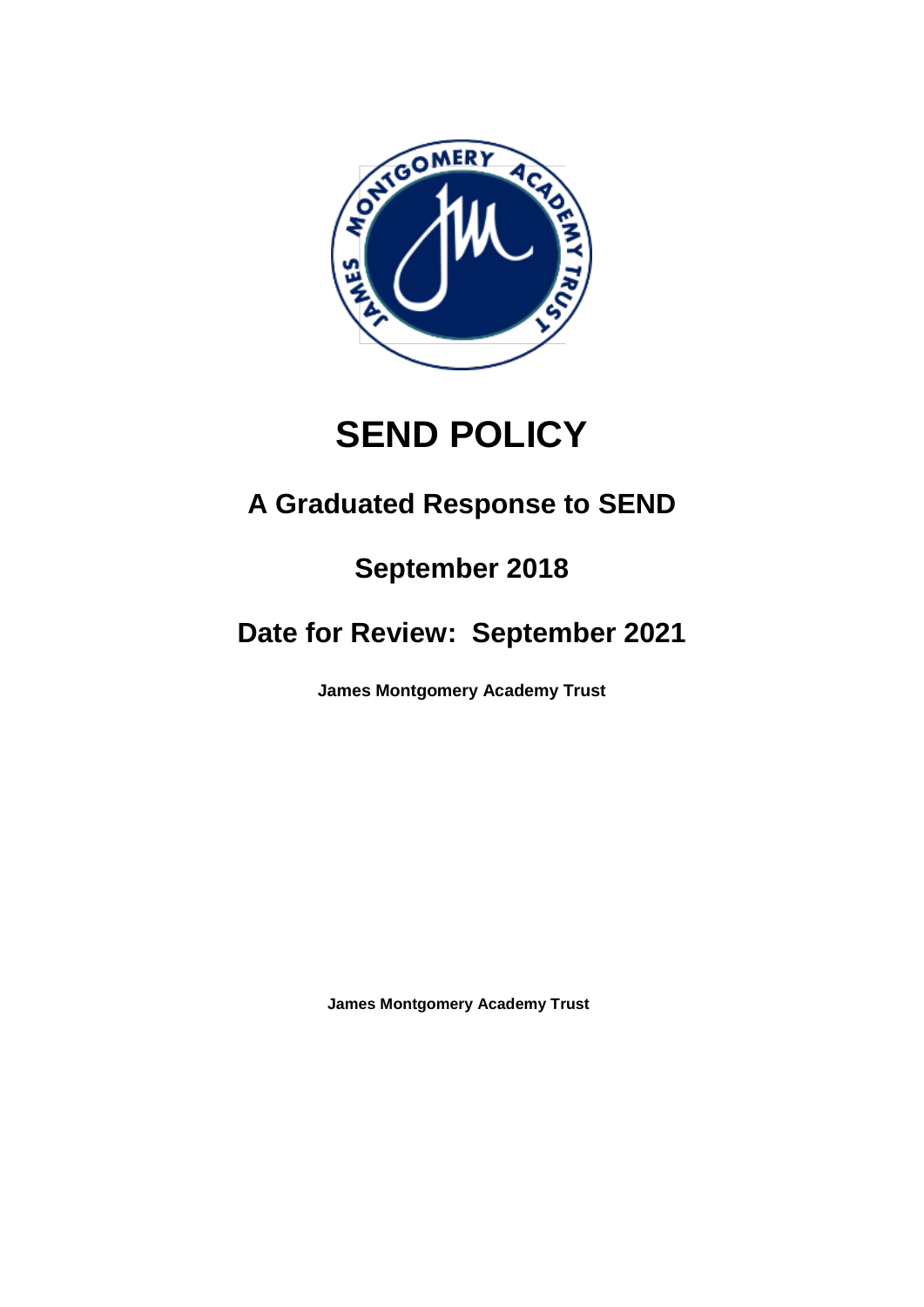# **Statement of Intent**

This policy outlines the framework for the James Montgomery Academy Trust (JMAT) to meet its duty and obligation to provide a high quality education to all of its pupils, including children with special educational needs and disabilities (SEND), and do everything it reasonably can to meet the needs of pupils with SEND.

Through successful implementation of this policy the JMAT aims to:

- Eliminate discrimination
- Promote equal opportunities for all
- Foster good relationships between pupils with SEND and pupils without SEND.

The JMAT will work with the relevant Local Authority (LA) within the following principles which underpin this policy:

- The involvement of children, parents, and carers in decision making
- Identification of children's needs
- Collaboration between education, health and social care services to provide support
- High quality provision to meet the needs of children with SEND
- Improved choice and control for parents and carers regarding support for their child.

This policy operates in conjunction with the individual school's SEND Information Report which is displayed on individual school websites and is linked to the LA local offer.

# **Identifying SEND**

The JMAT has a clear approach to identifying and responding to SEND. We recognise the benefits of early identification: identifying need at the earliest point and then making effective provision improves long term outcomes for the pupil.

Teaching staff, supported by the senior leadership team, make regular assessments of progress for all pupils. These seek to identify pupils making less than expected progress given their age and individual circumstances. This can be characterised by progress which:

- Is significantly slower than that of their peers starting from the same baseline
- Does not match or better pupils' previous rate of progress
- Does not diminish the attainment difference between the pupil and their peers

# **Definition**

The SEND Code of Practice states that all children should have access to 'high quality teaching that is differentiated and personalised, which will meet the individual needs of the majority of children and young people. Some children and young people need educational provision that is additional to or different from this. This is special educational provision under Section 21 of the Children and Families Act 2014. Schools and colleges must use their best endeavours to ensure that such provision is made for those who need it. Special educational provision is underpinned by high quality teaching and is compromised by anything less.'

There is no hard and fast threshold of need which determines if and when a pupil has Special Educational Needs (SEND)

The Code of Practice breaks down SEND into four broad areas:

- Communication and Interaction
- Cognition and Learning
- Social, Emotional and Mental Health Difficulties
- Sensory and or Physical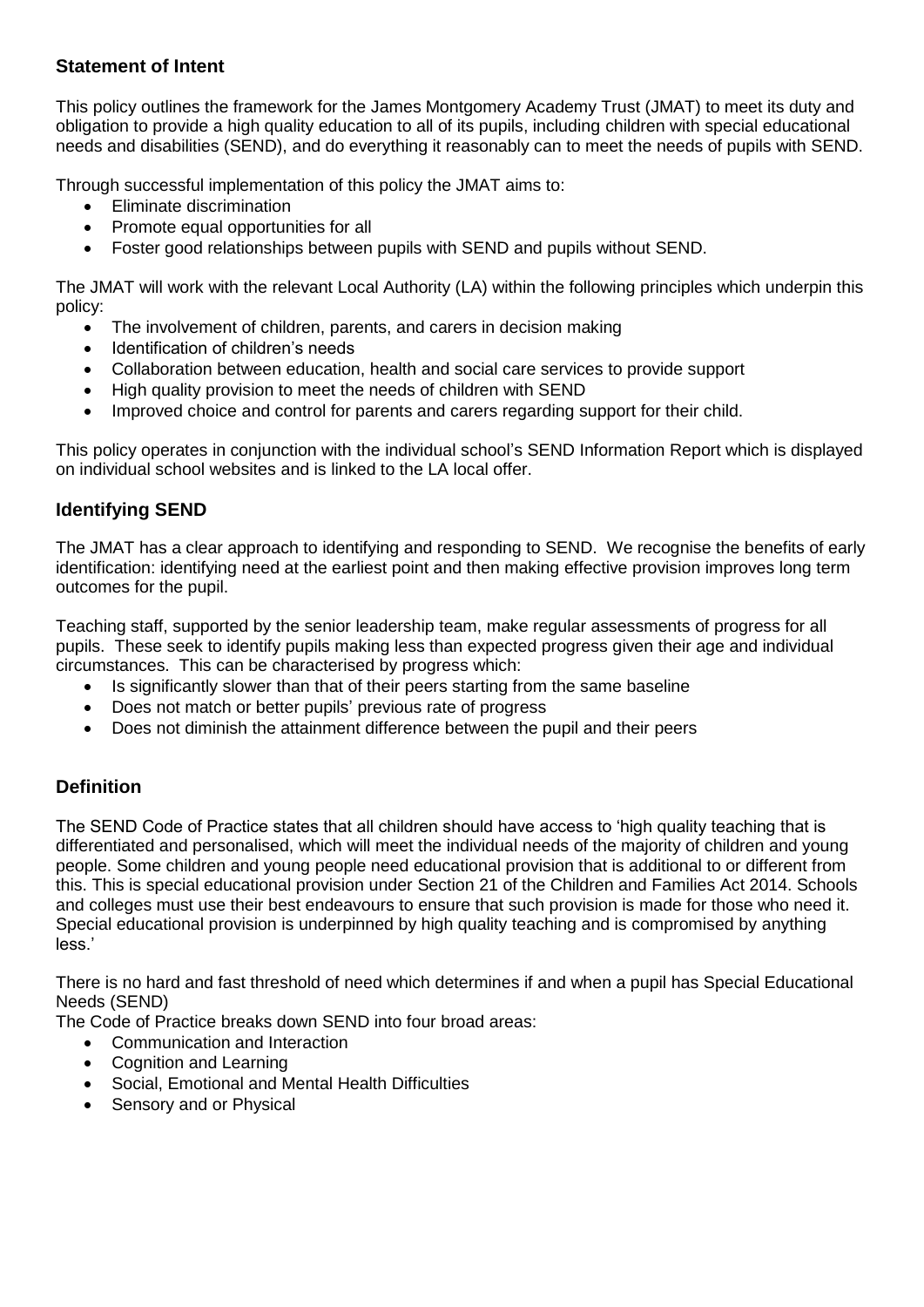# **Children with Special Educational Needs and disabilities (SEND) and Safeguarding**

The statutory DfE guidance 'Keeping Children Safe in Education' 2019 specifically referenced the additional safeguarding challenges for children with SEND including:

- Awareness that behaviour, mood and injury may relate to possible abuse and not just their SEN or disability
- Higher risk of peer group isolation
- Disproportionate impact of bullying
- Difficulties with communication

In addition to the above it is also acknowledged that schools within the JMAT should consider extra pastoral support for children with SEN and disabilities to overcome the above challenges. In terms of the use of 'reasonable force/ positive handling' JMAT schools recognise the additional vulnerability of children with SEND and medical conditions. By planning positive and proactive behaviour support, for instance through drawing up individual behaviour plans for more vulnerable children, and agreeing them with parents and carers, schools and colleges can reduce the occurrence of challenging behaviour and the need to use reasonable force.

# **Children with Specific Circumstances**

# **Children who are Looked After (CLA), formerly LAC, previously looked after and adopted children**

The JMAT recognises that a proportion of LAC may have SEND requirements. JMAT schools must appoint a designated teacher for children who are LAC+. The designated teachers has responsibility for promoting the educational achievement of children who have left care through adoption, special guardianship or child arrangement orders or who were adopted from care. The designated teacher must have appropriate training and the relevant qualifications and experience.

**English as an Additional Language (EAL):** The JMAT gives particular care to the identification and assessment of the SEND of children whose first language is not English. The JMAT appreciates that a lack of ability in English is not equated with learning difficulties. At the same time, when children who have EAL make slow progress it should not be assumed that their language status is the only reason; they may have learning difficulties. The JMAT schools will look carefully at all aspects of a pupils performance to establish whether the problems they have in the classroom are due to limitations in their command of the language that is used there or arise from SEND.

#### **The Directors and Management structure of James Montgomery Academy Trust acknowledge that they hold ultimate responsibility for the attainment and progress of all children within its schools.**

### **Roles and Responsibilities of (SEND) Governors**

Key responsibilities for Governors may include:

- Identify and name a governor responsible for SEND
- Take steps to make key stakeholders aware of the SEND Governor
- Report annually to the SENDCo on matters related to SEND and whole school action plans
- Have a general overview of SEND issues within the school
- Ensuring that the school is meeting its statutory duties in terms of key legislation (Equality Act 2010) including having appointed a designated teacher.
- Ensure school has and displays its equality statement.

### **Roles and Responsibilities of Head of School/headteacher**

- Take overall responsibility for implementing SEND reforms
- Ensure appropriate designations are made i.e. LAC.
- Ensure the SENDCo is able to influence strategic decisions about SEND
- Ensure that the wider school community understands the implications of reforms for whole school improvement
- Put in place arrangements to ensure that parents are regularly engaged in discussions about the progress of their child.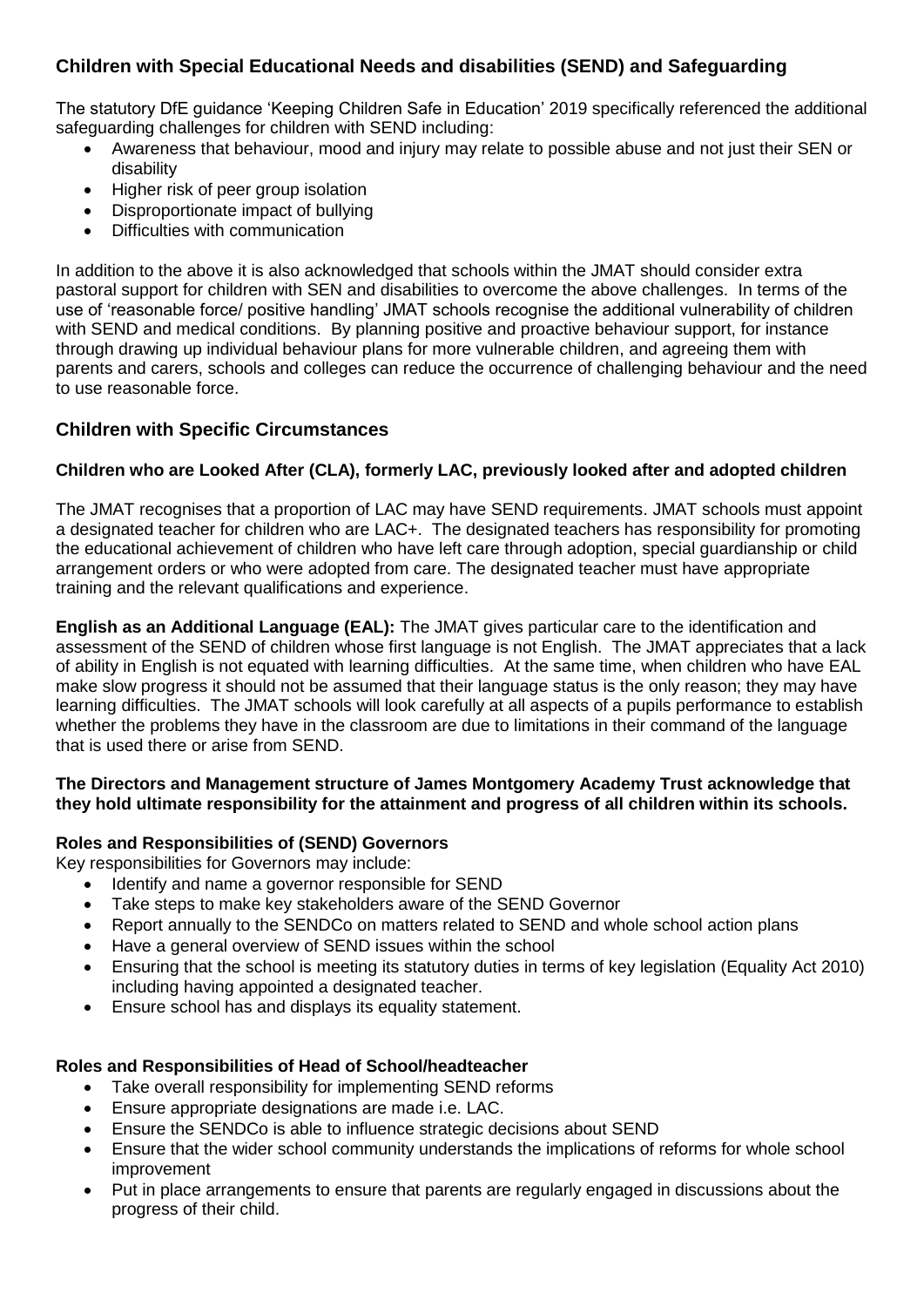- Ensure that a process is in place for involving parents and young people in reviewing provision and future planning
- Ensure school website and the Get information about schools (GIAS) has the accurate information

## **Roles and Responsibilities of the Special Educational Needs Co-ordinator (SENDCo)**

The SENDCo role is a strategic one, working alongside the senior leadership to inform with a view to reviewing and refreshing the SEND policy in line with changes in central policy. To work in conjunction with class teachers to review practice to ensure every child with SEND receives the personal support that they require. The responsibilities of the SENDCo may include:

- Liaising with parents and pupils to discuss SEND needs, provision and progress
- Overseeing day-to-day operations of the schools SEND Policy
- Co-ordinating support for children with SEND
- Conducting detailed assessments in co-ordination with class teachers and other agencies
- Overseeing the records of all children with SEND
- Ensuring that agreed actions, interventions and procedures are followed
- Working alongside staff to assist them in identifying, assessing and planning for children's needs and ensuring that children make progress
- Overseeing and managing the roles and responsibilities of teaching assistants working with children with SEND and ensuring staff have suitable and adequate training opportunities.
- Liaising with other school SENDCos to ensure smooth transitions
- Liaising with external specialist support services
- Keeping up to date with legislation and policy changes
- Supervising the evaluation of interventions
- Reporting to Senior Management and SEND Governor
- Ensuring their CPD by keeping up to date with relevant developments and LA initiatives.

#### **Roles and Responsibilities of class teachers**

Key responsibilities for class teachers may include:

- Planning and delivering a differentiated curriculum which meets the needs of all children
- Having an awareness and understanding of the SEND Policy
- Raising concerns with the school SENDCo and working to address these concerns
- Liaising with teaching assistants to deliver specific and targeted interventions
- Keeping records related to the concerns raised, noting interventions, actions, consultations and evaluations (diary of intervention or behaviour log)
- Giving feedback to parents and children and young people related to issues of SEND and general progress
- Delivering interventions in co-ordination with the SENDCo and Specialist Support Services

### **Roles and Responsibilities of Teaching Assistants**

Key responsibilities for teaching assistants may include:

- Be aware of the SEND Policy and Procedures
- Liaise with class teachers to discuss support packages, procedures and child's response to these interventions.
- Ensure that the support offered encourages independence

### **Roles and Responsibilities of Parents**

Key responsibilities for parents may include:

- Try to understand the needs of the child with respect to SEND issues.
- Know who the class teacher, the school SENDCo and the SEND Governor is within the child's school
- Work with school staff and outside agencies to support the child's SEND needs.
- Be aware of the SEND policy within the school
- Attend all meetings, where possible
- Maximise school attendance
- Engage with outside services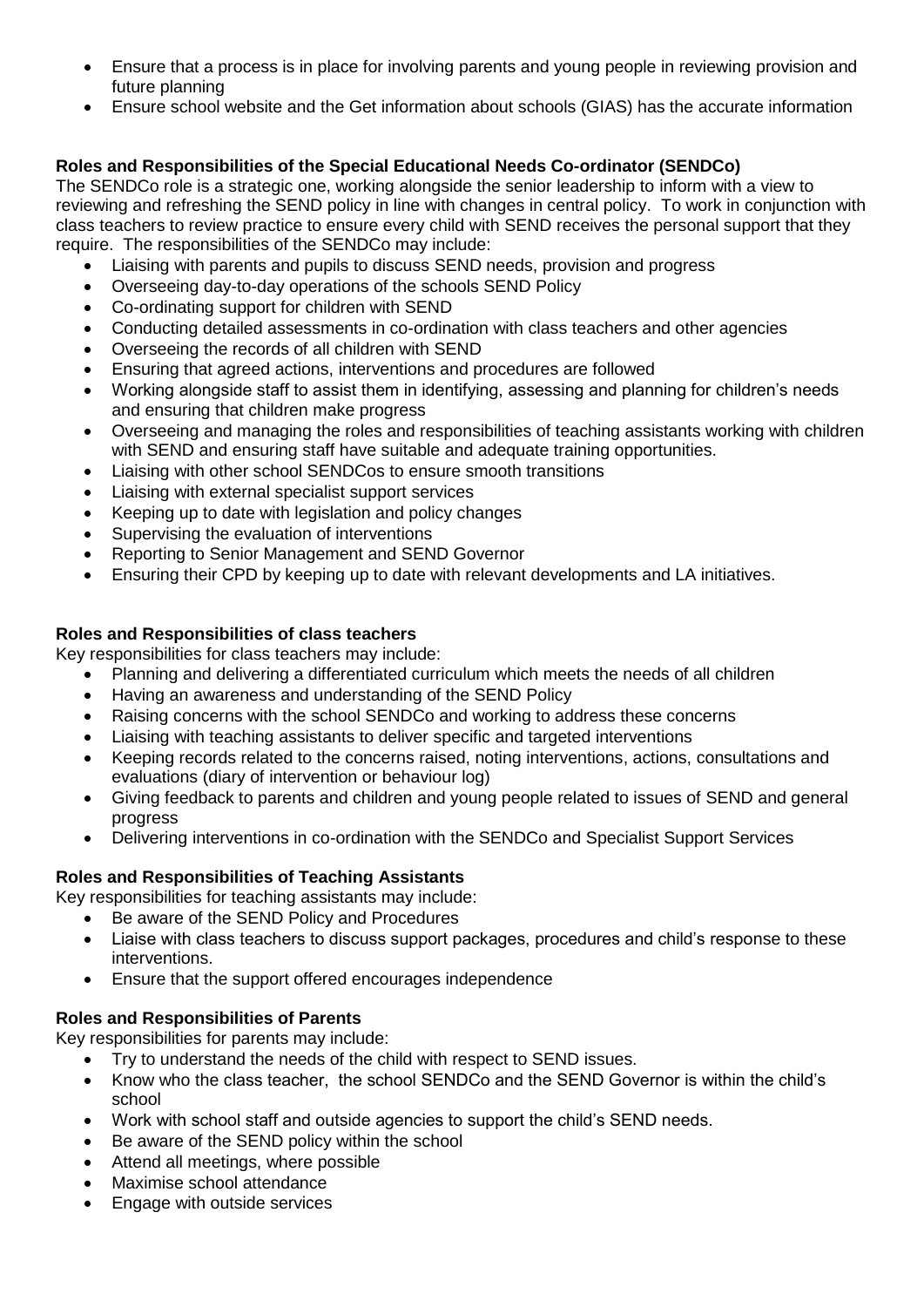# **Graduated Approach**

Where a pupil is identified as having SEND, schools should take action to remove barriers to learning and put effective special educational provision in place. This SEND support should take the form of a four-part cycle through which earlier decisions and actions are revisited, refined and revised with a growing understanding of the pupil's needs and of what supports the pupil in making good progress and securing good outcomes. This is known as the graduated approach.

Graduated Approach involves the following processes:

#### **Assess:**

In identifying a child as needing SEND support the class or subject teacher, working with the SENDCo, should carry out a clear analysis of the pupil's needs. This should draw on the teacher's assessment and experience of the pupil, their previous progress and attainment, as well as information from the school's core approach to pupil progress, attainment, and behaviour. It should also draw on other teacher assessments where relevant, the individual's development in comparison to their peers and national data, the views and experience of parents, the pupil's own views and, if relevant, advice from external support services. Schools should take seriously any concerns raised by a parent. These should be recorded and compared to the setting's own assessment and information on how the pupil is developing. This assessment should be reviewed regularly. This will help ensure that support and intervention are matched to need, barriers to learning are identified and overcome, and that a clear picture of the interventions put in place and their effect is developed. In some cases, outside professionals from health or social services may already be involved with the child. These professionals should liaise with the school to help inform the assessments. Where professionals are not already working with school staff the SENDCo should contact them if the parents agree.

#### **Plan:**

Where it is decided to provide a pupil with SEND support, the parents must be formally notified, although parents should have already been involved in forming the assessment of needs as outlined above. The teacher and the SENDCo should agree in consultation with the parent and the pupil the adjustments, interventions and support to be put in place, as well as the expected impact on progress, development or behaviour, along with a clear date for review.

All teachers and support staff who work with the pupil should be made aware of their needs, the outcomes sought, the support provided and any teaching strategies or approaches that are required. This should also be recorded on the school's information system.

The support and intervention provided should be selected to meet the outcomes identified for the pupil, based on reliable evidence of effectiveness, and should be provided by staff with sufficient skills and knowledge.

Parents should be fully aware of the planned support and interventions and, where appropriate, plans should seek parental involvement to reinforce or contribute to progress at home.

#### **Do:**

The class or subject teacher should remain responsible for working with the child on a daily basis. Where the interventions involve group or one-to-one teaching away from the main class or subject teacher, they should still retain responsibility for the pupil. They should work closely with any teaching assistants or specialist staff involved, to plan and assess the impact of support and interventions and how they can be linked to classroom teaching. The SENDCO should support the class or subject teacher in the further assessment of the child's particular strengths and weaknesses, in problem solving and advising on the effective implementation of support.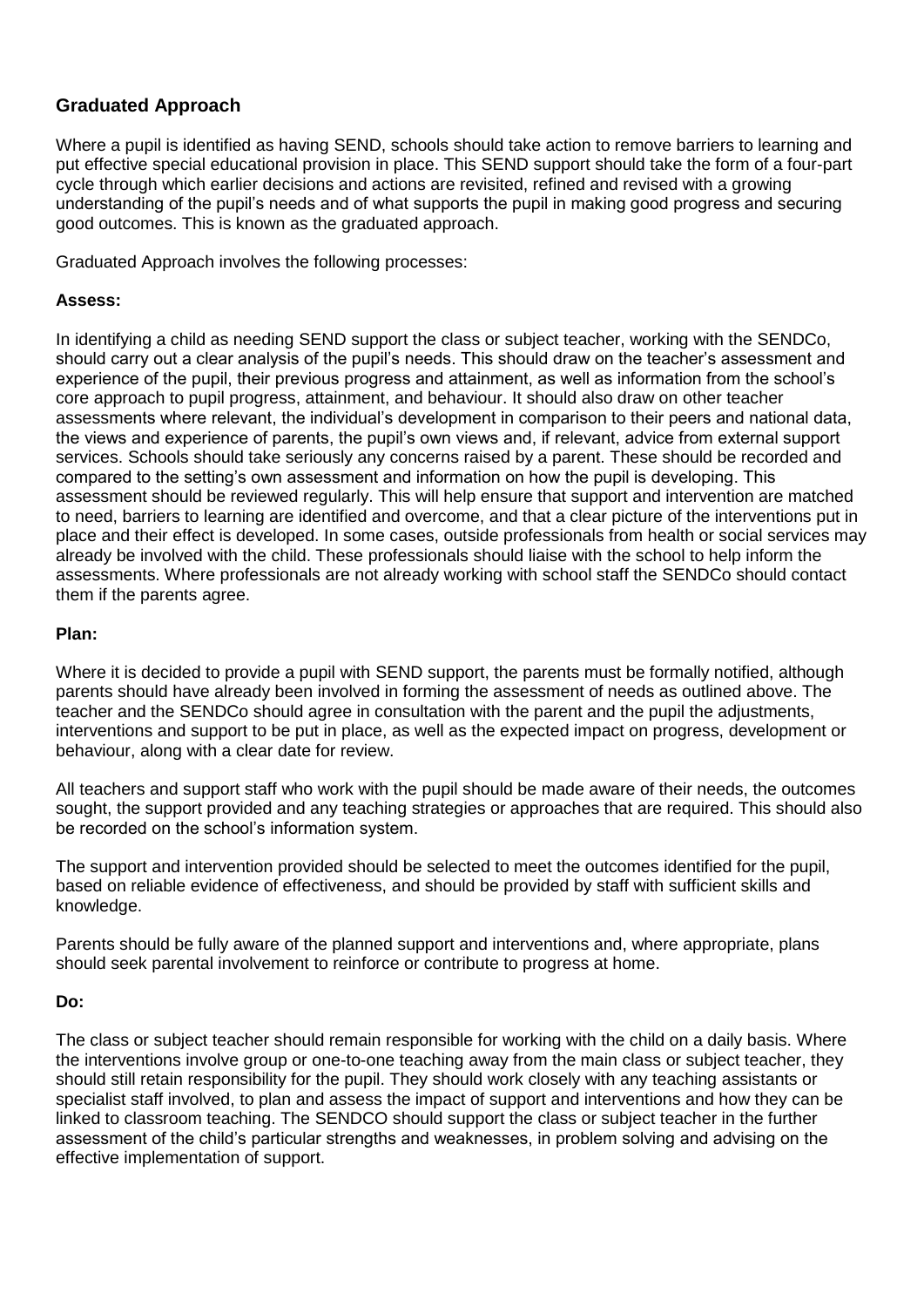#### **Review:**

The effectiveness of the support and interventions and their impact on the pupil's progress should be reviewed regularly.



The impact and quality of the support and interventions should be evaluated, along with the views of the pupil and their parents. The class or subject teacher, working with the SENDCo, should revise the support in light of the pupil's progress and development, deciding on any changes to the support and outcomes in consultation with the parent and pupil.

Parents should have clear information about the impact of the support and interventions provided, enabling them to be involved in planning next steps.

Where a pupil has an Education Health Care plan (EHC) plan, the local authority must review that plan as a minimum every twelve months. Schools must co-operate with the local authority in the review process and, as part of the review, the local authority can require schools to convene and hold annual review meetings on its behalf.

All recording of plans and assessments is completed and compliant with the JMAT GDPR policy.

Within the James Montgomery Academy Trust (JMAT), schools will endeavour to use the following graduated response in providing support for children:

#### **Quality First Teaching**:

The needs of the majority of children should be met through quality first teaching including effective differentiation and target setting where needed.

#### **Informal Support:**

Support at an informal level might include; different teaching and learning materials, specialist equipment, group or individual support, extra adult time (i.e. exploring the nature of the planned intervention, monitoring its effectiveness) and staff development and training.

#### **Formal support:**

If progress has not been made at an informal level then together the class teacher, SENDCo and parents will discuss and decide upon a next steps. At this point outside specialists can play an important part in the